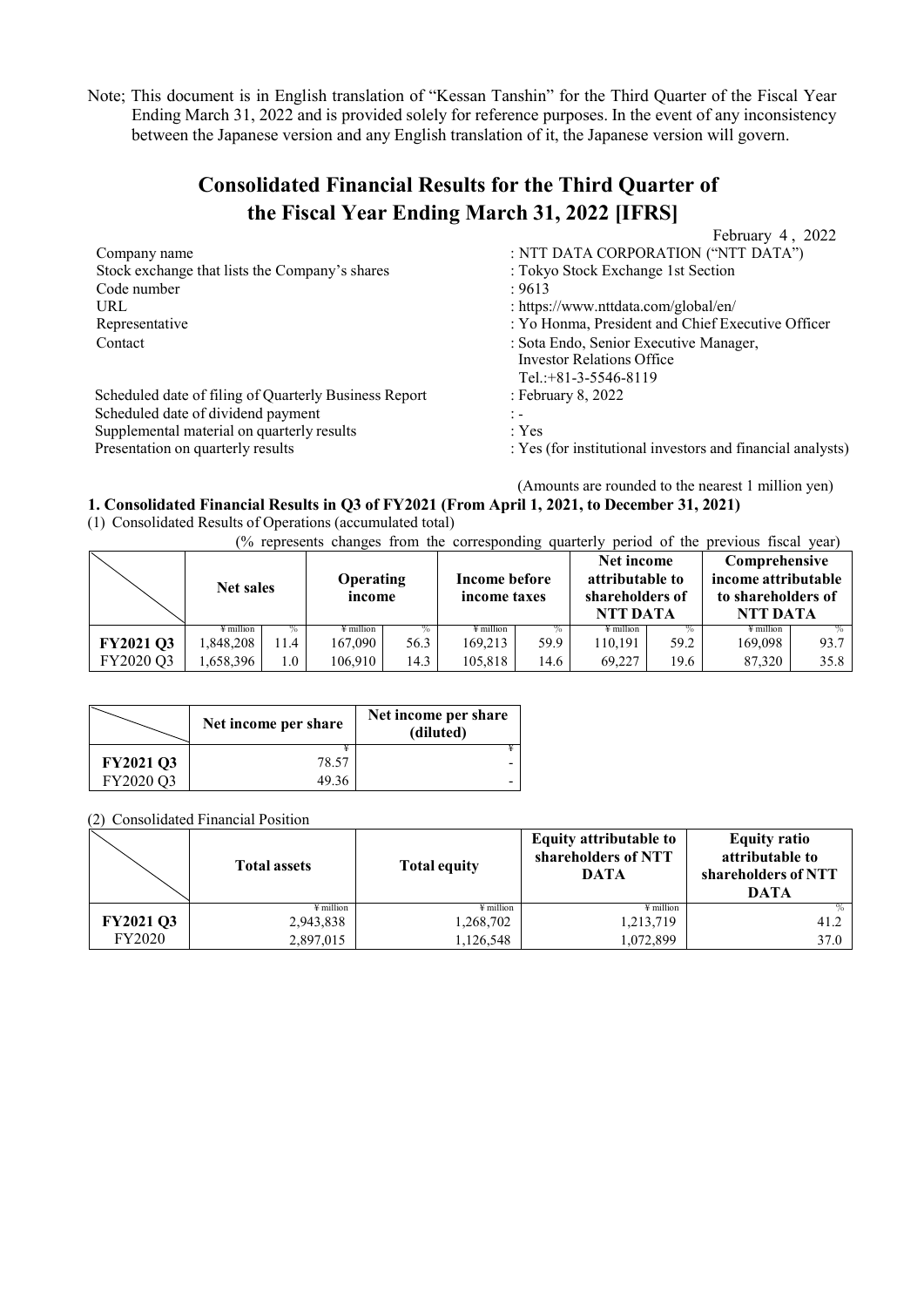# **2. Dividends**

|                             | Cash dividends per share    |                              |                             |          |              |  |  |
|-----------------------------|-----------------------------|------------------------------|-----------------------------|----------|--------------|--|--|
|                             | End of the<br>first quarter | End of the<br>second quarter | End of the<br>third quarter | Year-end | <b>Total</b> |  |  |
|                             |                             |                              |                             |          |              |  |  |
| <b>FY2020</b>               |                             | 9.00                         |                             | 9.00     | 18.00        |  |  |
| <b>FY2021</b>               | $\overline{\phantom{0}}$    | 9.50                         |                             |          |              |  |  |
| <b>FY2021</b><br>(Forecast) |                             |                              |                             | 9.50     | 19.00        |  |  |

Notes: Revisions to the forecasts of dividends announced most recently: No

# **3. Forecasts of Consolidated Results for FY2021 (From April 1, 2021, to March 31, 2022)**

| (% of change from the previous fiscal year) |                       |      |                            |      |                               |               |                                                                     |      |                         |
|---------------------------------------------|-----------------------|------|----------------------------|------|-------------------------------|---------------|---------------------------------------------------------------------|------|-------------------------|
|                                             | <b>Net sales</b>      |      | <b>Operating</b><br>income |      | Income before<br>income taxes |               | Net income<br>attributable to<br>shareholders of NTT<br><b>DATA</b> |      | Net income per<br>share |
| <b>Full year</b>                            | $\frac{1}{2}$ million | $\%$ | $\frac{1}{2}$ million      | $\%$ | ¥ million                     | $\frac{0}{0}$ | $\frac{1}{2}$ million                                               | $\%$ |                         |
|                                             | 2,540,000             | 9.5  | 215,000                    | 54.5 | 212,000                       | 62.5          | 130,000                                                             | 69.2 | 92.69                   |

Notes: Revisions to the forecasts of consolidated results announced most recently: Yes

#### **\* Notes:**

(1) Changes in significant subsidiaries in Q3 of FY2021 (From April 1, 2021, to December 31, 2021): No (Changes in specified subsidiaries resulting in the change in consolidation scope)

### (2) Changes in accounting policies and in accounting estimates

| 1) Changes in accounting policies required by IFRS: | No. |
|-----------------------------------------------------|-----|
| 2) Changes in accounting policies other than 1):    | No. |
| 3) Changes in accounting estimates:                 | No. |

#### (3) Number of shares outstanding (common stock)

|                                                               | $\ldots$                                                                         |                      |  |  |  |  |
|---------------------------------------------------------------|----------------------------------------------------------------------------------|----------------------|--|--|--|--|
| 1) Number of shares outstanding (inclusive of treasury stock) |                                                                                  |                      |  |  |  |  |
|                                                               | FY2021 Q3 (December 31, 2021)                                                    | 1,402,500,000 shares |  |  |  |  |
|                                                               | FY2020 (March 31, 2021)                                                          | 1,402,500,000 shares |  |  |  |  |
| 2) Number of treasury stock                                   |                                                                                  |                      |  |  |  |  |
|                                                               | FY2021 Q3 (December 31, 2021)                                                    | 116,315 shares       |  |  |  |  |
| FY2020                                                        | (March 31, 2021)                                                                 | $1,065$ shares       |  |  |  |  |
|                                                               | 3) Average number of shares over the period (consolidated total for the quarter) |                      |  |  |  |  |
|                                                               | FY2021 Q3 (From April 1, 2021, to December 31, 2021)                             | 1,402,441,957 shares |  |  |  |  |
|                                                               | FY2020 Q3 (From April 1, 2020, to December 31, 2020)                             | 1,402,499,018 shares |  |  |  |  |
|                                                               |                                                                                  |                      |  |  |  |  |

#### Note:

NTT DATA introduced performance-based stock compensation in the second quarter of the fiscal year 2021. The number of treasury stock at the end of the period and the number of treasury stock deducted when calculating the average number of shares over the period include 115,200 treasury shares held by the stock delivery trust under the system.

\* "Kessan Tanshin" is an unaudited financial report.

- \* Explanations relating to the appropriate use of results forecasts and other noteworthy items
	- 1. The results forecasts contained in this document are based on certain premises derived from information available to the NTT DATA Group at this time. As a result of various factors that may arise in the future, actual results may differ from the Group's forecasts.
	- 2. Supplemental material on quarterly results will be uploaded on TDnet today and uploaded on our homepage. A presentation on quarterly results will be held today. This report will be uploaded on our homepage soon.
	- 3. Products and services referred to in this report (including the attachment) are trademarks or registered trademarks of NTT DATA or other companies.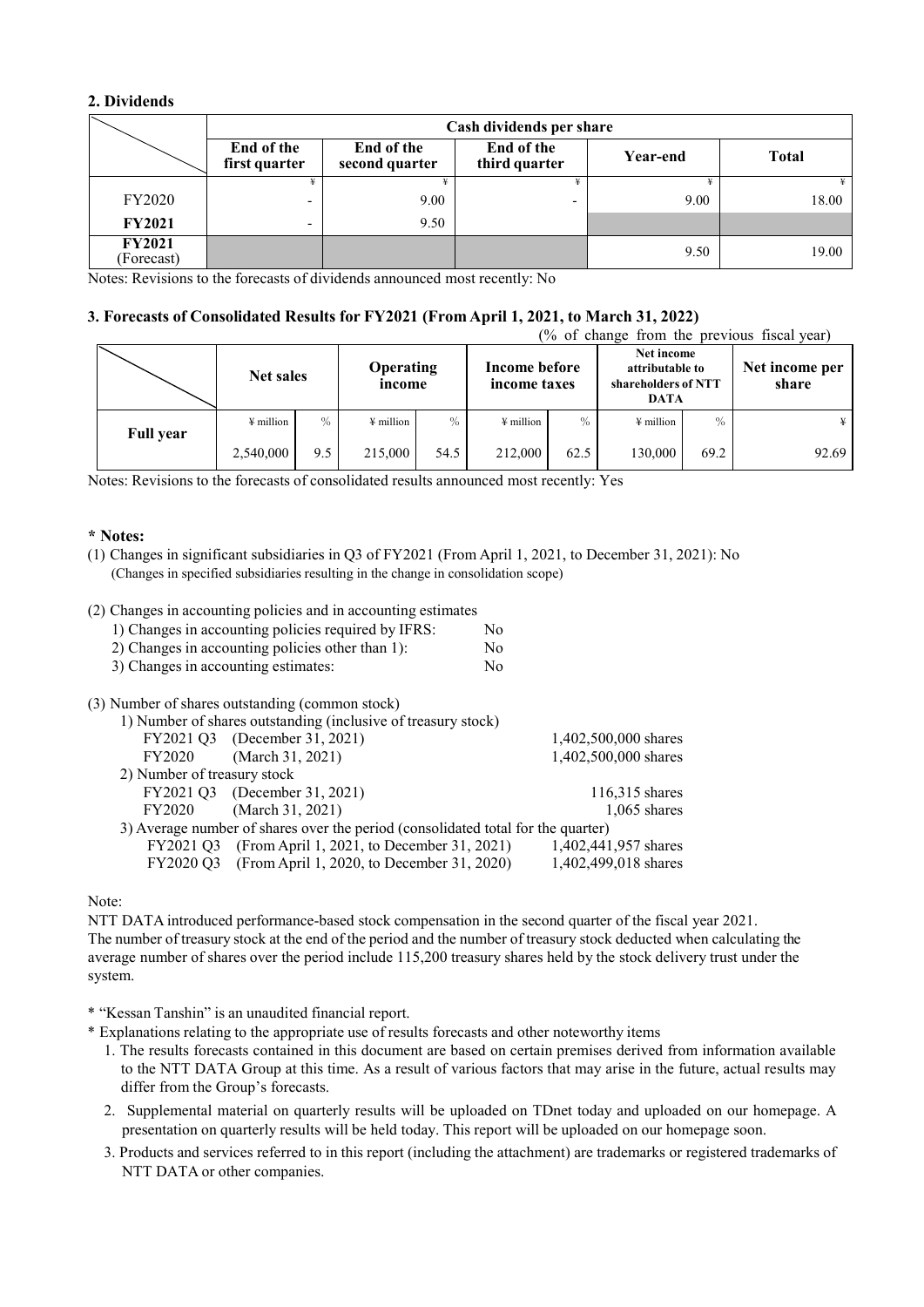# Contents of Attachment

| (1) Condensed Quarterly Consolidated Statement of Financial Position (2001) (2012) |  |
|------------------------------------------------------------------------------------|--|
| (2) Condensed Quarterly Consolidated Statement of Income and                       |  |
|                                                                                    |  |
|                                                                                    |  |
|                                                                                    |  |
|                                                                                    |  |
|                                                                                    |  |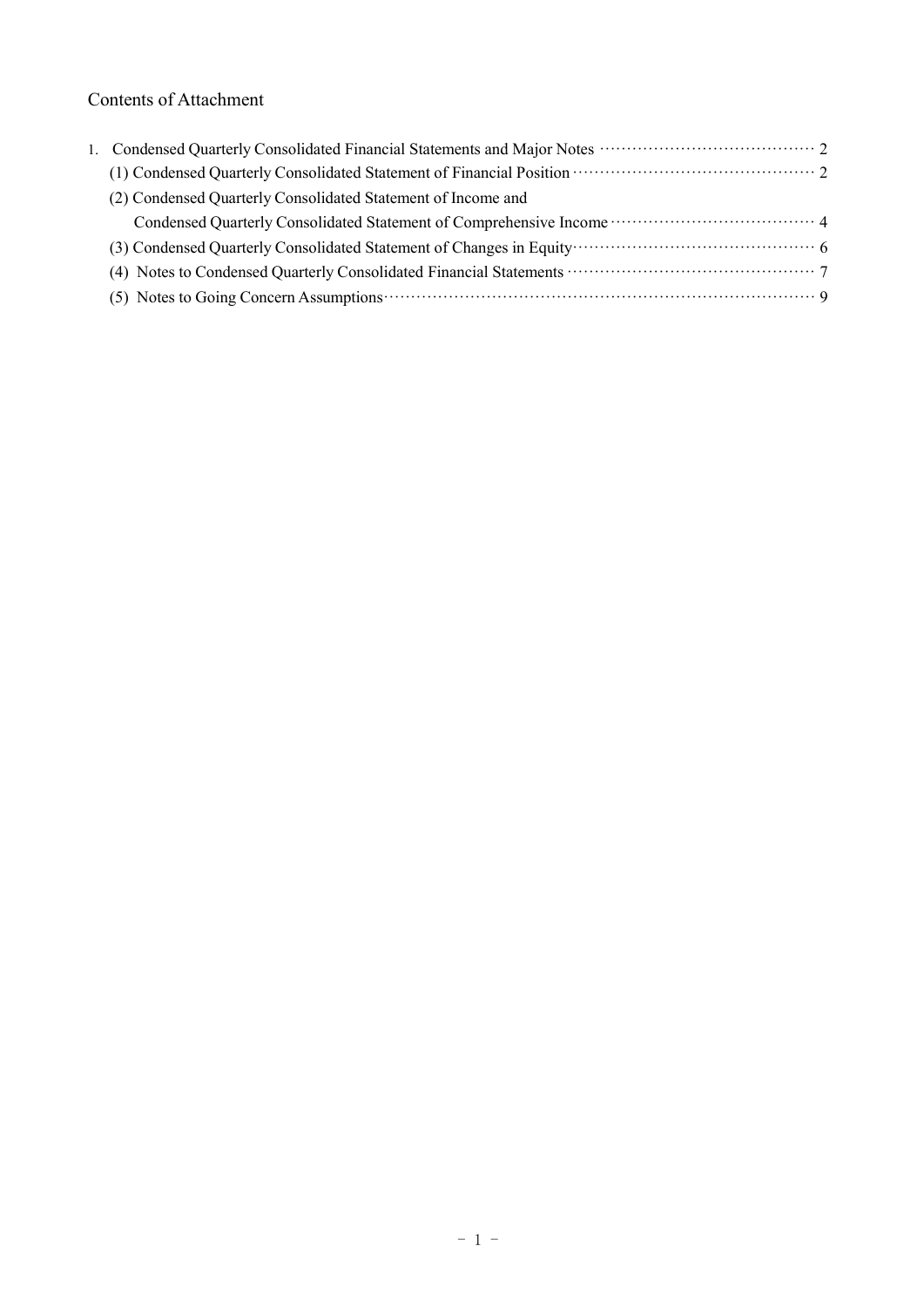# <span id="page-3-0"></span>**1. Condensed Quarterly Consolidated Financial Statements and Major Notes**

(1) Condensed Quarterly Consolidated Statement of Financial Position

|                                                      |                      | (Unit: ¥ million)       |
|------------------------------------------------------|----------------------|-------------------------|
|                                                      | As of March 31, 2021 | As of December 31, 2021 |
| Assets                                               |                      |                         |
| Current assets                                       |                      |                         |
| Cash and cash equivalents                            | 287,058              | 234,827                 |
| Trade and other receivables                          | 601,883              | 543,876                 |
| Contract asset                                       | 101,496              | 118,975                 |
| Inventories                                          | 14,476               | 29,550                  |
| Other financial assets                               | 16,522               | 28,151                  |
| Other current assets                                 | 88,621               | 114,945                 |
| Total current assets                                 | 1,110,056            | 1,070,326               |
| Non-current assets                                   |                      |                         |
| Property, plant, and equipment                       | 339,158              | 333,513                 |
| Right-of-use assets                                  | 153,357              | 144,097                 |
| Goodwill                                             | 415,272              | 469,890                 |
| Intangible assets                                    | 477,495              | 487,001                 |
| Investment property                                  | 26,825               | 26,730                  |
| Investments accounted for using<br>the equity method | 5,756                | 5,657                   |
| Other financial assets                               | 216,942              | 267,997                 |
| Deferred tax assets                                  | 86,182               | 71,719                  |
| Other non-current assets                             | 65,973               | 66,907                  |
| Total non-current assets                             | 1,786,959            | 1,873,512               |
| Total assets                                         | 2,897,015            | 2,943,838               |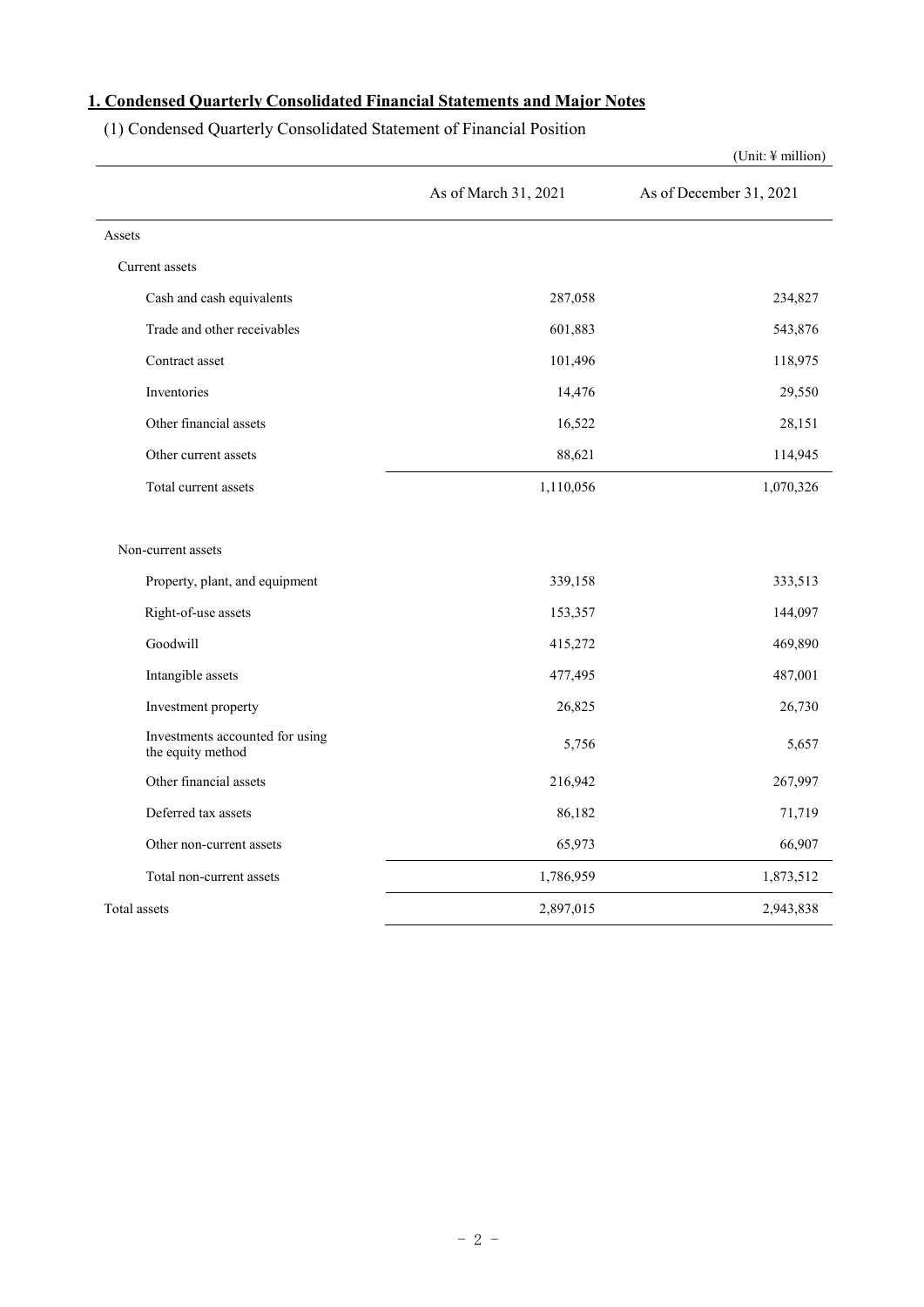|                                                          |                      | (Unit: 4 million)       |
|----------------------------------------------------------|----------------------|-------------------------|
|                                                          | As of March 31, 2021 | As of December 31, 2021 |
| Liabilities                                              |                      |                         |
| Current liabilities                                      |                      |                         |
| Trade and other payables                                 | 419,012              | 384,325                 |
| Contract liabilities                                     | 270,224              | 273,123                 |
| Bonds and borrowings                                     | 105,748              | 146,242                 |
| Lease liabilities                                        | 41,439               | 39,659                  |
| Other financial liabilities                              | 4,075                | 4,430                   |
| Income taxes payable                                     | 39,602               | 24,186                  |
| Provisions                                               | 4,224                | 6,006                   |
| Other current liabilities                                | 40,064               | 30,614                  |
| Total current liabilities                                | 924,387              | 908,584                 |
| Non-current liabilities                                  |                      |                         |
| Bonds and borrowings                                     | 473,154              | 390,162                 |
| Lease liabilities                                        | 117,866              | 115,931                 |
| Other financial liabilities                              | 13,631               | 13,568                  |
| Retirement benefit liability                             | 202,323              | 211,775                 |
| Provisions                                               | 4,268                | 3,618                   |
| Deferred tax liabilities                                 | 16,366               | 18,811                  |
| Other non-current liabilities                            | 18,472               | 12,687                  |
| Total non-current liabilities                            | 846,080              | 766,552                 |
| Total liabilities                                        | 1,770,468            | 1,675,136               |
| Equity<br>Equity attributable to shareholders            |                      |                         |
| of NTT DATA<br>Capital stock                             | 142,520              | 142,520                 |
| Capital surplus                                          | 105,988              | 103,860                 |
| Retained earnings                                        | 721,565              | 805,761                 |
| Treasury shares                                          | (1)                  | (205)                   |
| Other components of equity                               | 102,827              | 161,783                 |
| Total equity attributable to<br>shareholders of NTT DATA | 1,072,899            | 1,213,719               |
| Non-controlling interests                                | 53,648               | 54,983                  |
| Total equity                                             | 1,126,548            | 1,268,702               |
| Total liabilities and equity                             | 2,897,015            | 2,943,838               |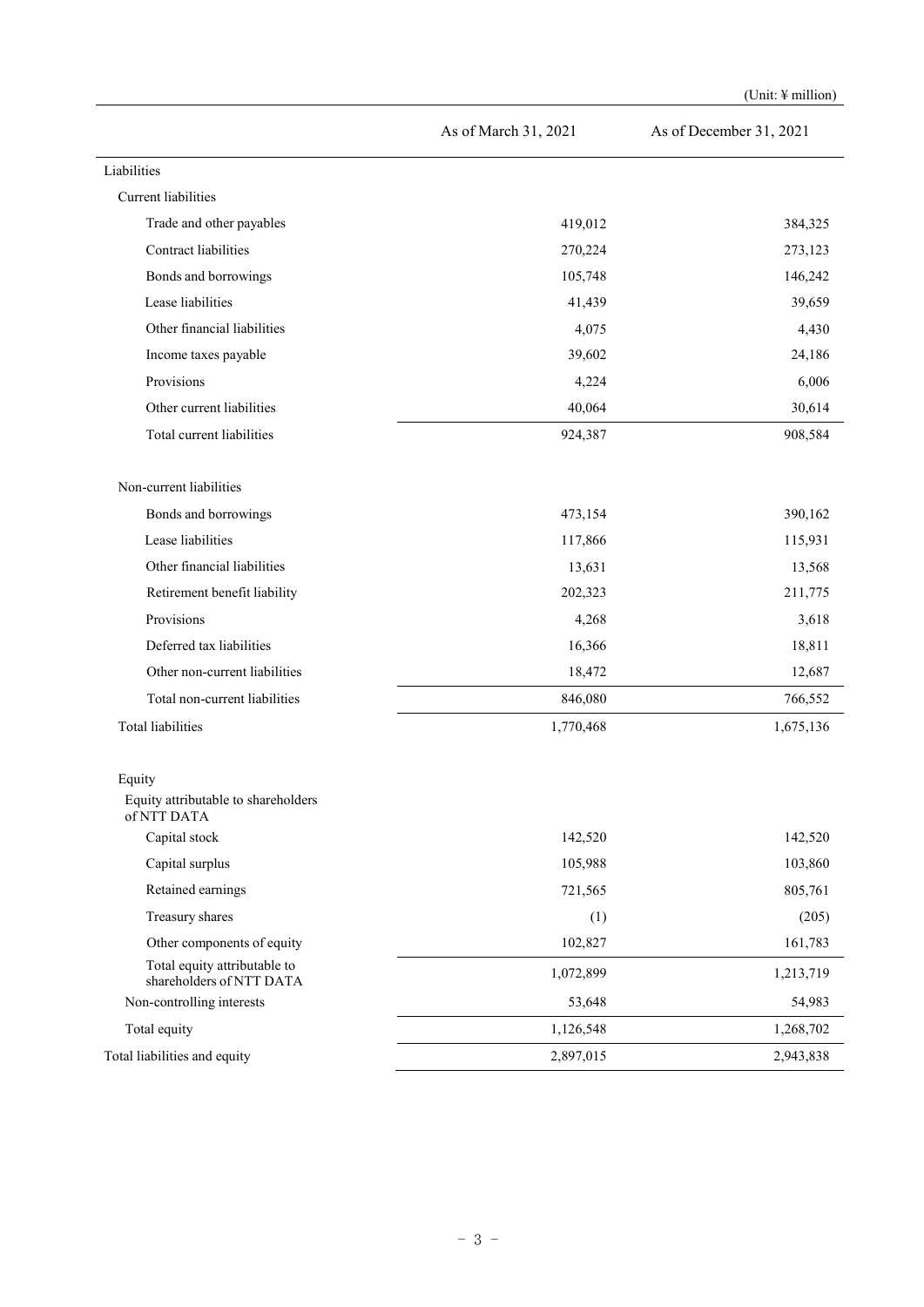# (2) Condensed Quarterly Consolidated Statement of Income and Condensed Quarterly Consolidated Statement of Comprehensive Income

| Condensed Quarterly Consolidated Statement of Income                   |                                           | (Unit: $\frac{1}{2}$ million)             |
|------------------------------------------------------------------------|-------------------------------------------|-------------------------------------------|
|                                                                        | Nine months<br>ended December<br>31, 2020 | Nine months<br>ended December<br>31, 2021 |
| Net sales                                                              | 1,658,396                                 | 1,848,208                                 |
| Cost of sales                                                          | 1,239,486                                 | 1,358,047                                 |
| Gross profit                                                           | 418,911                                   | 490,161                                   |
| Selling, general and administrative expenses                           | 312,001                                   | 323,071                                   |
| Operating income                                                       | 106,910                                   | 167,090                                   |
| Financial income                                                       | 5,382                                     | 6,495                                     |
| Financial costs                                                        | 6,789                                     | 4,379                                     |
| Share of profit/loss of entities accounted for using the equity method | 314                                       | $\tau$                                    |
| Income before income taxes                                             | 105,818                                   | 169,213                                   |
| Income taxes                                                           | 34,251                                    | 53,715                                    |
| Net income                                                             | 71,567                                    | 115,498                                   |
| Net income attributable to                                             |                                           |                                           |
| Shareholders of NTT DATA                                               | 69,227                                    | 110,191                                   |
| Non-controlling interests                                              | 2,340                                     | 5,307                                     |
| Total                                                                  | 71,567                                    | 115,498                                   |
| Net income per share attributable to shareholders of NTT DATA          |                                           |                                           |
| Net income per share (yen)                                             | 49.36                                     | 78.57                                     |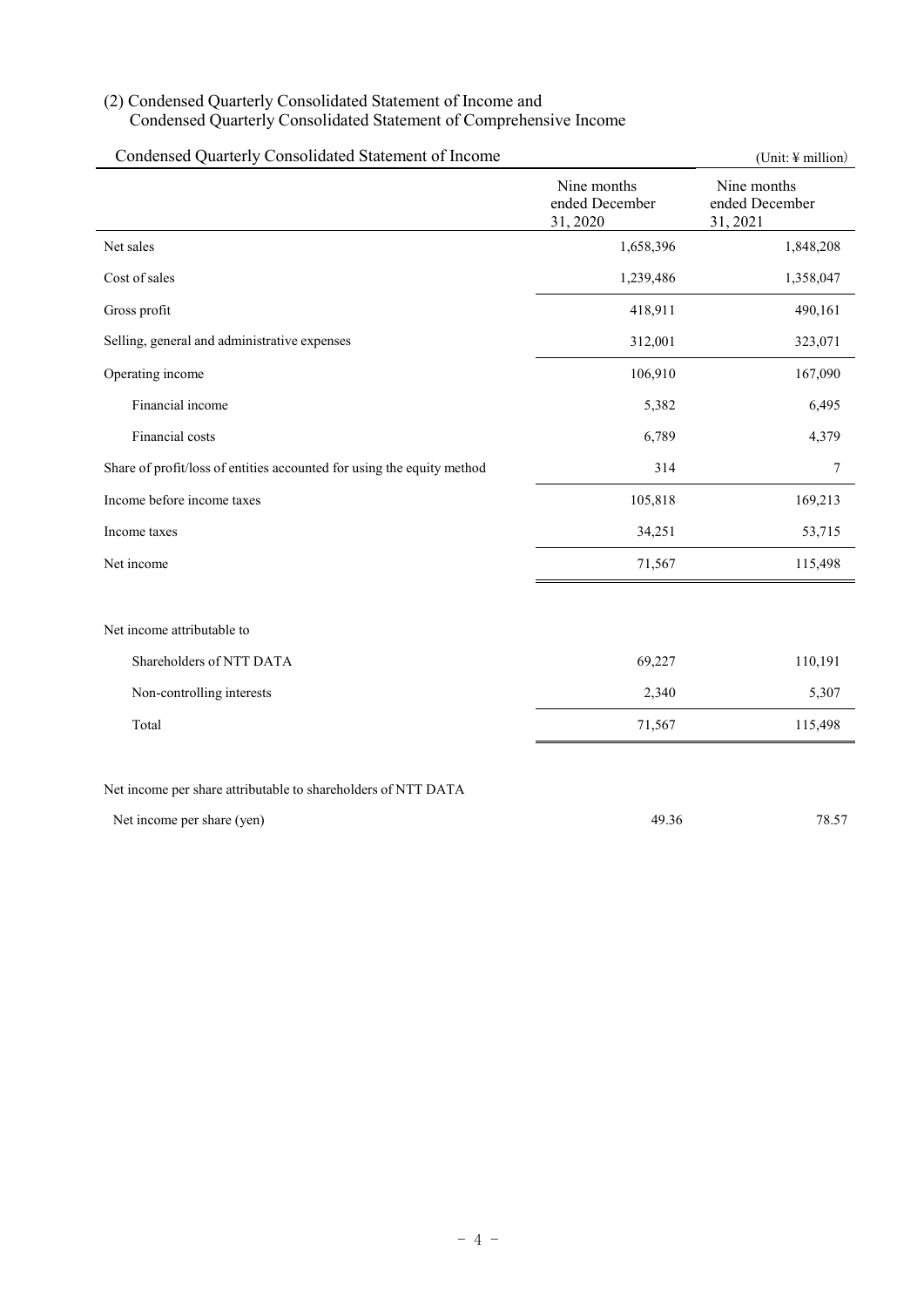| Condensed Quarterly Consolidated Statement of Comprehensive Income                                        | (Unit: ¥ million)                        |                                           |
|-----------------------------------------------------------------------------------------------------------|------------------------------------------|-------------------------------------------|
|                                                                                                           | Nine months<br>ended December<br>31,2020 | Nine months<br>ended December<br>31, 2021 |
| Net income                                                                                                | 71,567                                   | 115,498                                   |
| Other comprehensive income (after taxes)                                                                  |                                          |                                           |
| Items that will not be reclassified to profit/loss                                                        |                                          |                                           |
| Net change in fair value of financial assets measured<br>at fair value through other comprehensive income | 33,014                                   | 31,900                                    |
| Remeasurements of defined benefit plans                                                                   | 20                                       | (29)                                      |
| Share of other comprehensive income of entities<br>accounted for using the equity method                  | $\mathbf{0}$                             | (0)                                       |
| Items that may be reclassified subsequently to profit/loss                                                |                                          |                                           |
| Effective portion of cash flow hedges                                                                     | 860                                      | 744                                       |
| Hedge cost                                                                                                | (204)                                    | 99                                        |
| Foreign currency translation adjustment                                                                   | (16, 177)                                | 26,523                                    |
| Share of other comprehensive income of entities<br>accounted for using the equity method                  | 127                                      | 41                                        |
| Total other comprehensive income (after taxes)                                                            | 17,641                                   | 59,279                                    |
| Comprehensive income                                                                                      | 89,208                                   | 174,777                                   |
|                                                                                                           |                                          |                                           |
| Comprehensive income attributable to:                                                                     |                                          |                                           |
| Shareholders of NTT DATA                                                                                  | 87,320                                   | 169,098                                   |
| Non-controlling interests                                                                                 | 1,888                                    | 5,679                                     |
| Total                                                                                                     | 89,208                                   | 174,777                                   |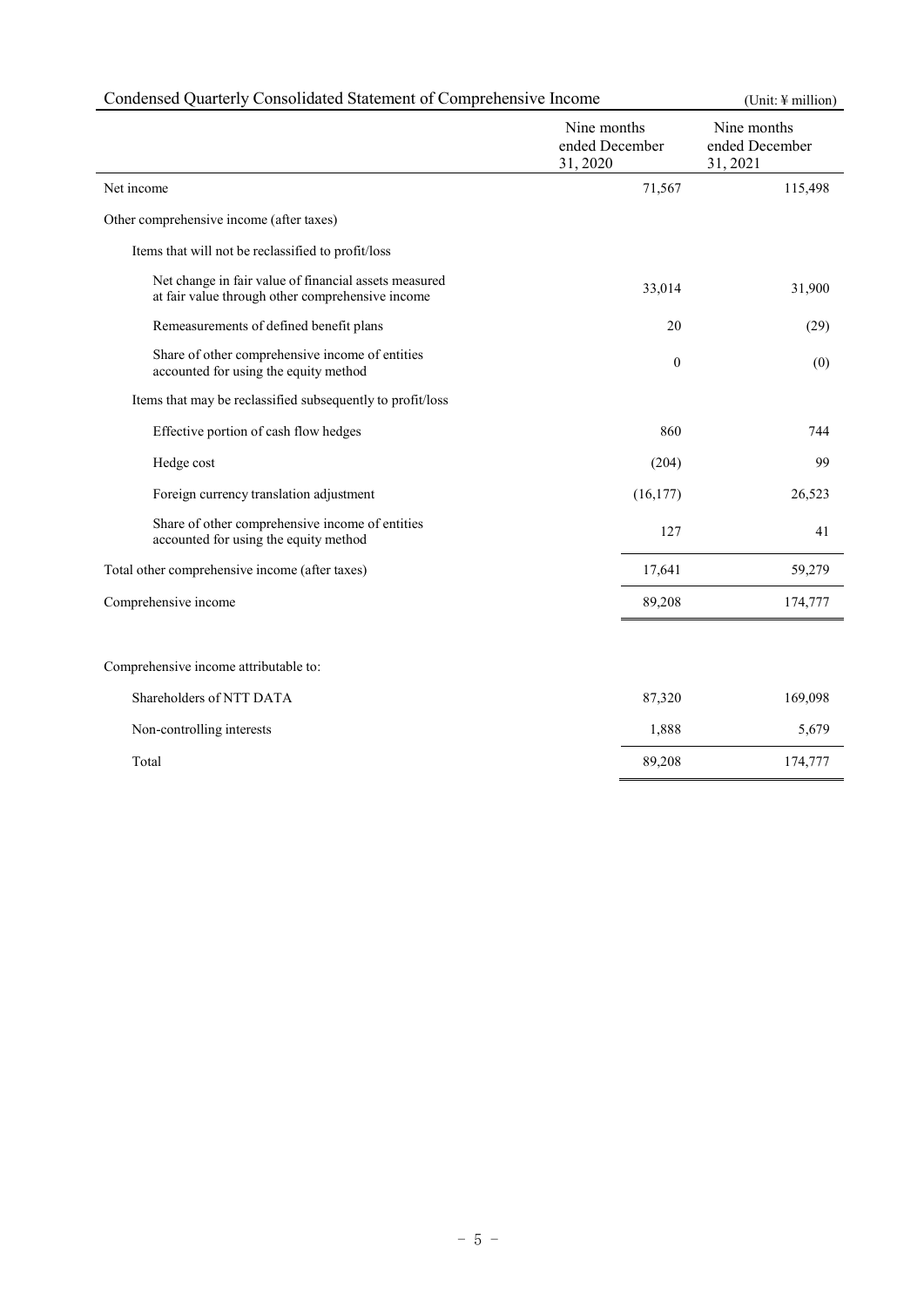# (3) Condensed Quarterly Consolidated Statement of Changes in Equity

(Nine months ended December 31, 2020)

## (Unit: ¥ million)

|                                                  | Capital<br>stock | Capital<br>surplus | Retained<br>earnings | Treasury<br>shares | Other<br>compo-<br>nents of<br>equity | Total     | Non-<br>controlling<br>interests | Total<br>equity |
|--------------------------------------------------|------------------|--------------------|----------------------|--------------------|---------------------------------------|-----------|----------------------------------|-----------------|
| As of April 1, 2020                              | 142,520          | 111.596            | 659.563              | (1)                | 26,005                                | 939.683   | 47,732                           | 987,415         |
| Comprehensive income                             |                  |                    |                      |                    |                                       |           |                                  |                 |
| Net income                                       |                  |                    | 69,227               |                    |                                       | 69,227    | 2,340                            | 71,567          |
| Other comprehensive income                       |                  |                    |                      |                    | 18,093                                | 18,093    | (452)                            | 17,641          |
| Comprehensive income                             |                  |                    | 69,227               |                    | 18,093                                | 87,320    | 1,888                            | 89,208          |
| Transactions with shareholders                   |                  |                    |                      |                    |                                       |           |                                  |                 |
| Dividends of surplus                             |                  |                    | (25, 245)            |                    |                                       | (25, 245) | (1,908)                          | (27, 153)       |
| Transfer to retained earnings                    |                  |                    | 2,291                | —                  | (2,291)                               |           |                                  |                 |
| Purchase and disposal of treasury shares         |                  |                    |                      | (0)                |                                       | (0)       |                                  | (0)             |
| Increase/decrease by business combination        |                  |                    |                      |                    |                                       |           | 3,256                            | 3,256           |
| Net changes in controlled subsidiaries' stocks   |                  | (30)               |                      |                    |                                       | (30)      | (223)                            | (253)           |
| Put options written on non-controlling interests |                  | (4, 531)           |                      |                    |                                       | (4,531)   | -                                | (4, 531)        |
| Other                                            |                  | (446)              | (1,056)              |                    |                                       | (1,502)   | (105)                            | (1,607)         |
| Total transactions with shareholders             | —                | (5,007)            | (24,010)             | (0)                | (2,291)                               | (31,308)  | 1,021                            | (30, 288)       |
| As of December 31, 2020                          | 142,520          | 106,589            | 704,780              | (1)                | 41,807                                | 995,695   | 50,640                           | 1,046,335       |

## Equity attributable to shareholders of NTT DATA

(Nine months ended December 31, 2021)

(Unit: ¥ million)

### Equity attributable to shareholders of NTT DATA

|                                                  | Capital<br>stock | Capital<br>surplus | Retained<br>earnings | Treasury<br>shares | Other<br>compo-<br>nents of<br>equity | Total     | Non-<br>controlling<br>interests | Total<br>equity |
|--------------------------------------------------|------------------|--------------------|----------------------|--------------------|---------------------------------------|-----------|----------------------------------|-----------------|
| As of April 1, 2021                              | 142,520          | 105,988            | 721,565              | (1)                | 102,827                               | 1,072,899 | 53,648                           | 1,126,548       |
| Comprehensive income                             |                  |                    |                      |                    |                                       |           |                                  |                 |
| Net income                                       |                  |                    | 110,191              |                    |                                       | 110,191   | 5,307                            | 115,498         |
| Other comprehensive income                       |                  |                    |                      |                    | 58,907                                | 58,907    | 372                              | 59,279          |
| Comprehensive income                             |                  |                    | 110,191              |                    | 58,907                                | 169,098   | 5,679                            | 174,777         |
| Transactions with shareholders                   |                  |                    |                      |                    |                                       |           |                                  |                 |
| Dividends of surplus                             |                  |                    | (25,946)             |                    |                                       | (25,946)  | (1,639)                          | (27, 585)       |
| Transfer to retained earnings                    |                  |                    | (49)                 |                    | 49                                    |           |                                  |                 |
| Purchase and disposal of treasury shares         |                  |                    | —                    | (204)              |                                       | (204)     |                                  | (204)           |
| Net changes in controlled subsidiaries' stocks   |                  | (1,308)            |                      |                    |                                       | (1,308)   | (2,297)                          | (3,605)         |
| Stock-based remuneration transaction             |                  | 63                 |                      |                    |                                       | 63        |                                  | 63              |
| Put options written on non-controlling interests |                  | (595)              |                      |                    |                                       | (595)     |                                  | (595)           |
| Other                                            |                  | (288)              |                      |                    |                                       | (288)     | (409)                            | (698)           |
| Total transactions with shareholders             |                  | (2,128)            | (25,995)             | (204)              | 49                                    | (28, 278) | (4,345)                          | (32, 623)       |
| As of December 31, 2021                          | 142,520          | 103,860            | 805,761              | (205)              | 161,783                               | 1,213,719 | 54,983                           | 1,268,702       |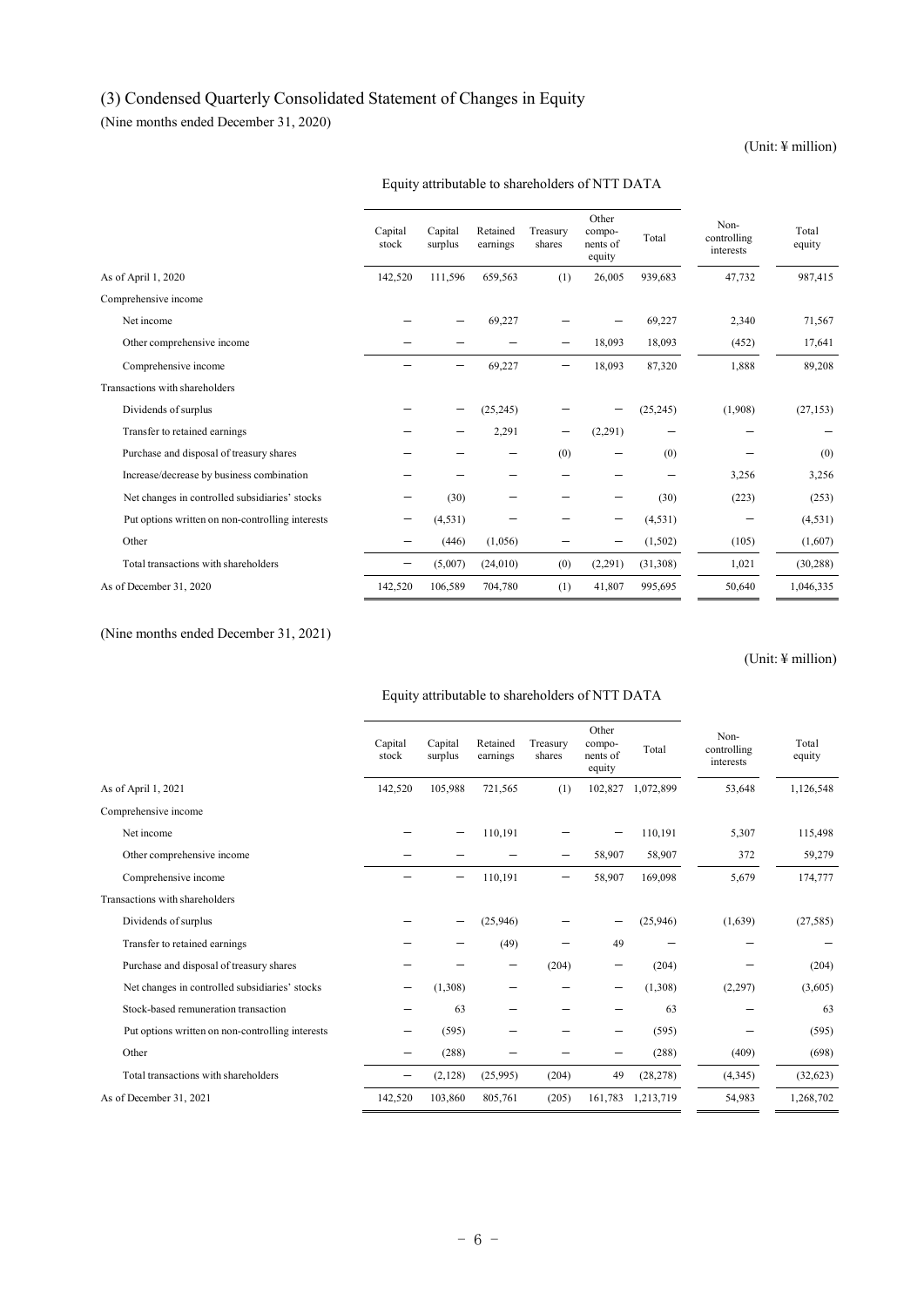# <span id="page-8-0"></span>(4) Notes to Condensed Quarterly Consolidated Financial Statements

### Business combination

Nine months ended December 31, 2021 (From April 1, 2021, to December 31, 2021)

# 1) Outline of the business combination

On June 23, 2021, NTT DATA CORPORATION, the company submitting consolidated financial statements, acquired equity interest of Nexient, LLC, a company based in California, USA (hereinafter referred to as Nexient), to obtain 100% of voting rights and control of the company through NTT DATA Services, the subsidiary in North America. Below, the outline of this deal is shown.

| Name of the acquired<br>company                                                         | Nexient, LLC                                                                                                                                                                                                                                                                                                                                                                                                                                     |
|-----------------------------------------------------------------------------------------|--------------------------------------------------------------------------------------------------------------------------------------------------------------------------------------------------------------------------------------------------------------------------------------------------------------------------------------------------------------------------------------------------------------------------------------------------|
| Main business                                                                           | Application development, etc.                                                                                                                                                                                                                                                                                                                                                                                                                    |
| Main reason for the<br>business combination                                             | The acquisition will enable NTT DATA not only to have talents capable of cloud-<br>native application development and agile development but also to enhance<br>capabilities in the field by acquiring the recruitment and training processes. Also,<br>by combining Nexient's model of delivering the U.S. resources and NTT DATA's<br>global delivery network, we will be able to provide solutions that will better satisfy<br>clients' needs. |
| Date of acquisition                                                                     | June 23, 2021                                                                                                                                                                                                                                                                                                                                                                                                                                    |
| Method adopted by the<br>acquirer company to take<br>control of the acquired<br>company | Acquisition of equity interest in exchange for cash payment                                                                                                                                                                                                                                                                                                                                                                                      |
| Percentage of the voting<br>rights acquired                                             | $100\%$                                                                                                                                                                                                                                                                                                                                                                                                                                          |

# 2) Consideration of the transfer

The following table presents the fair value considering the transfer as of the date of acquisition:

|                         | $(Unit: \n  \n  million)$                 |
|-------------------------|-------------------------------------------|
|                         | Date of acquisition<br>(June $23, 2021$ ) |
| Cash                    | 45,654                                    |
| Total acquisition price | 45,654                                    |

(Note) The share transfer agreement comprises a clause that requires the price to be adjusted when the transfer is completed. Under this agreement, NTT DATA Group will revise the acquisition price and the goodwill amount by deeming that such payment was made upon the acquisition.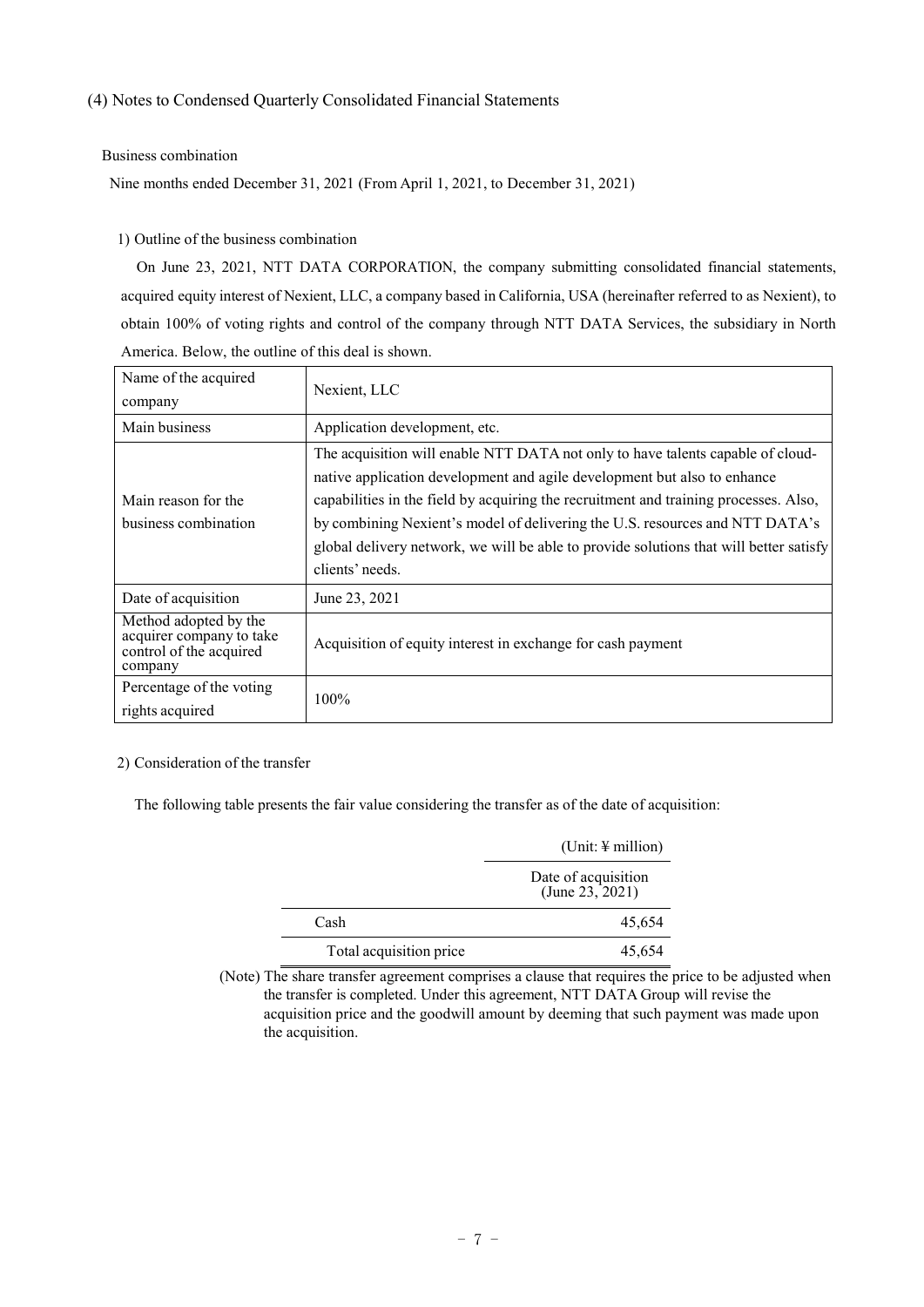### 3) Amount and item of acquisition-related costs

|                                   | $(Unit: \n  \n  million)$ |
|-----------------------------------|---------------------------|
| Item                              | Amount                    |
| Advisory expenses                 |                           |
| Legal expenses                    | 168                       |
| Others                            | 116                       |
| Total acquisition-related<br>cost | 286                       |

The following table shows the item and amount of acquisition-related costs:

(Note) The expenses are included and processed in "selling, general and administrative expenses" on Condensed Quarterly Consolidated Statement of Income.

4) Fair value of acquired assets and assumed liabilities and goodwill as of the date of acquisition

The following table shows the details and fair value of acquired assets and assumed liabilities and goodwill as of the date of acquisition:

|                                      | (Unit: $\frac{1}{2}$ million)          |
|--------------------------------------|----------------------------------------|
|                                      | Date of acquisition<br>(June 23, 2021) |
| Assets                               |                                        |
| Trade and other receivables (Note 1) | 2,602                                  |
| Property, plant, and equipment       | 1,299                                  |
| Intangible assets (Note 2)           | 5,958                                  |
| Other                                | 67                                     |
| Liabilities                          |                                        |
| Trade and other payables             | 1,375                                  |
| Bonds and borrowings                 | 814                                    |
| Other                                | 48                                     |
| Net assets                           | 7,690                                  |
| Goodwill (Note 3)                    | 37,963                                 |
| Total                                | 45,654                                 |

The value of goodwill and assets recorded at the end of this third quarter is provisionally based on the estimation with currently accessible information given that identifiable assets and liabilities are now under evaluation and acquisition cost allocation is not completed.

(Notes)

 $\overline{a}$ 

- 1. They are all trade receivables, out of which nothing significant is estimated as unrecoverable.
- 2. They include identifiable assets of 5,813 million yen.
- 3. Goodwill mainly represents the synergy effect and excess earning power expected to be obtained by integrating with NTT DATA Group.